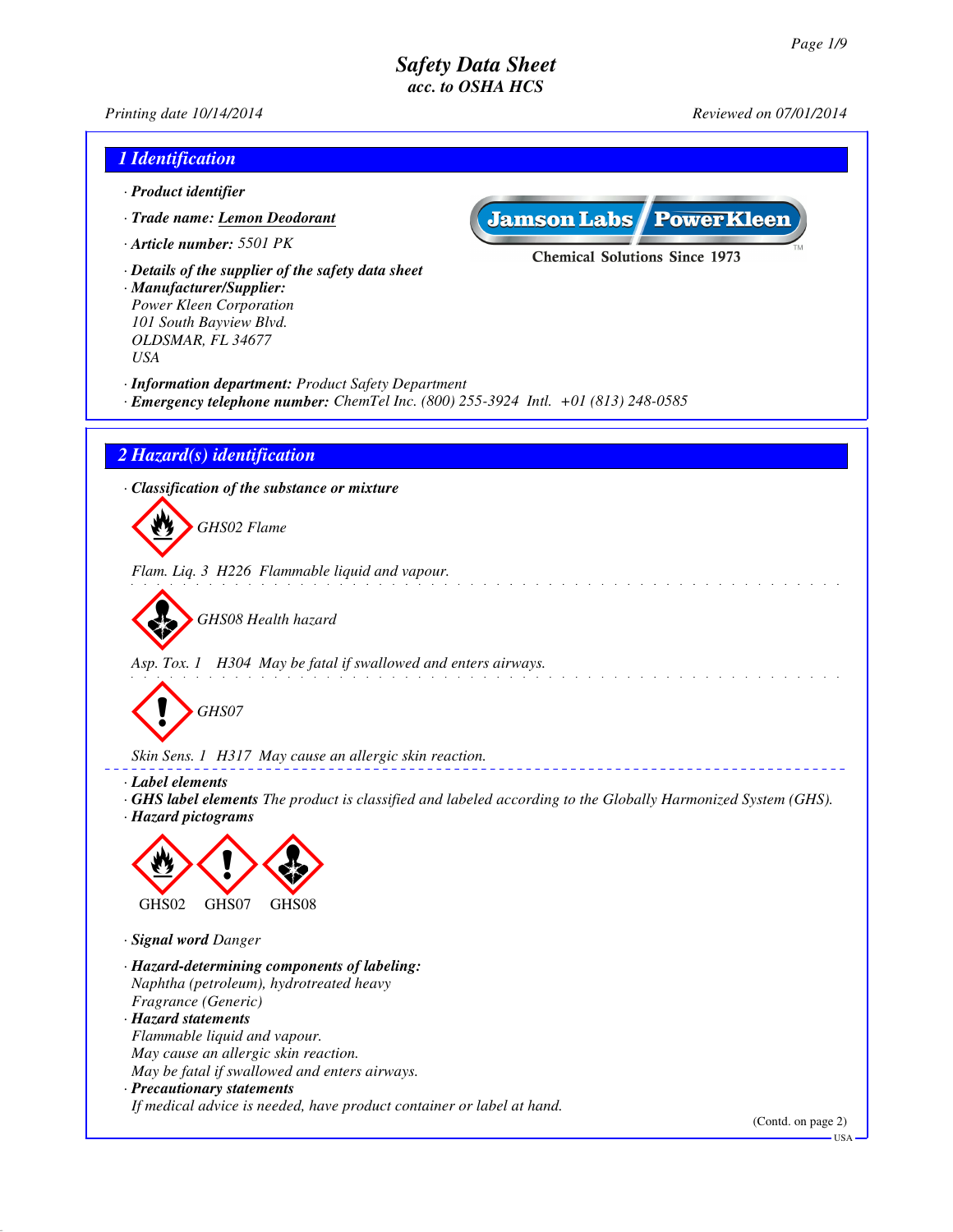*Printing date 10/14/2014 Reviewed on 07/01/2014*

### *Trade name: Lemon Deodorant*

|                                                                                                            | (Contd. of page 1) |
|------------------------------------------------------------------------------------------------------------|--------------------|
| Keep out of reach of children.                                                                             |                    |
| Read label before use.<br>Keep away from heat/sparks/open flames/hot surfaces. - No smoking.               |                    |
| Use explosion-proof electrical/ventilating/lighting/equipment.                                             |                    |
| IF ON SKIN (or hair): Remove/Take off immediately all contaminated clothing. Rinse skin with water/shower. |                    |
| Specific treatment (see on this label).                                                                    |                    |
| Store locked up.                                                                                           |                    |
| Dispose of contents/container in accordance with local/regional/national/international regulations.        |                    |
| · Classification system:<br>$\cdot$ NFPA ratings (scale 0 - 4)                                             |                    |
|                                                                                                            |                    |
| $Health = 0$                                                                                               |                    |
| $Fire = 2$                                                                                                 |                    |
| $Reactivity = 0$                                                                                           |                    |
| $\cdot$ HMIS-ratings (scale $0 - 4$ )                                                                      |                    |
| <b>HEALTH</b><br>$\boxed{0}$<br>$Health = 0$                                                               |                    |
| $\boxed{2}$<br>$Fire = 2$<br><b>FIRE</b>                                                                   |                    |
| <b>REACTIVITY</b> $\boxed{0}$ <i>Reactivity</i> = 0                                                        |                    |
| $\cdot$ Other hazards                                                                                      |                    |
| · Results of PBT and vPvB assessment                                                                       |                    |
| · <b>PBT</b> : Not applicable.                                                                             |                    |
| $\cdot$ vPvB: Not applicable.                                                                              |                    |
|                                                                                                            |                    |
| <b>3 Composition/information on ingredients</b>                                                            |                    |
| Chemical characterization: Mixtures                                                                        |                    |
| · Description: Mixture of the substances listed below with nonhazardous additions.                         |                    |
| · Dangerous components:                                                                                    |                    |
|                                                                                                            |                    |
| 64742-48-9 Naphtha (petroleum), hydrotreated heavy                                                         | 50-100%            |
| Fragrance (Generic)                                                                                        | $10 - 25%$         |
|                                                                                                            |                    |
| <b>4 First-aid measures</b>                                                                                |                    |
|                                                                                                            |                    |

### *· Description of first aid measures*

*· After inhalation:*

*Supply fresh air and to be sure call for a doctor.*

- *In case of unconsciousness place patient stably in side position for transportation.*
- *· After skin contact: Immediately wash with water and soap and rinse thoroughly.*
- *· After eye contact:*
- *Remove contact lenses if able to do so.*

*Rinse opened eye for several minutes under running water.*

*· After swallowing:*

*A person vomiting while lying on their back should be turned onto their side. Do not induce vomiting; immediately call for medical help.*

- 
- *If symptoms persist consult doctor.*
- *· Most important symptoms and effects, both acute and delayed*
- *Allergic reactions Nausea*
- 
- *Cramp*

(Contd. on page 3)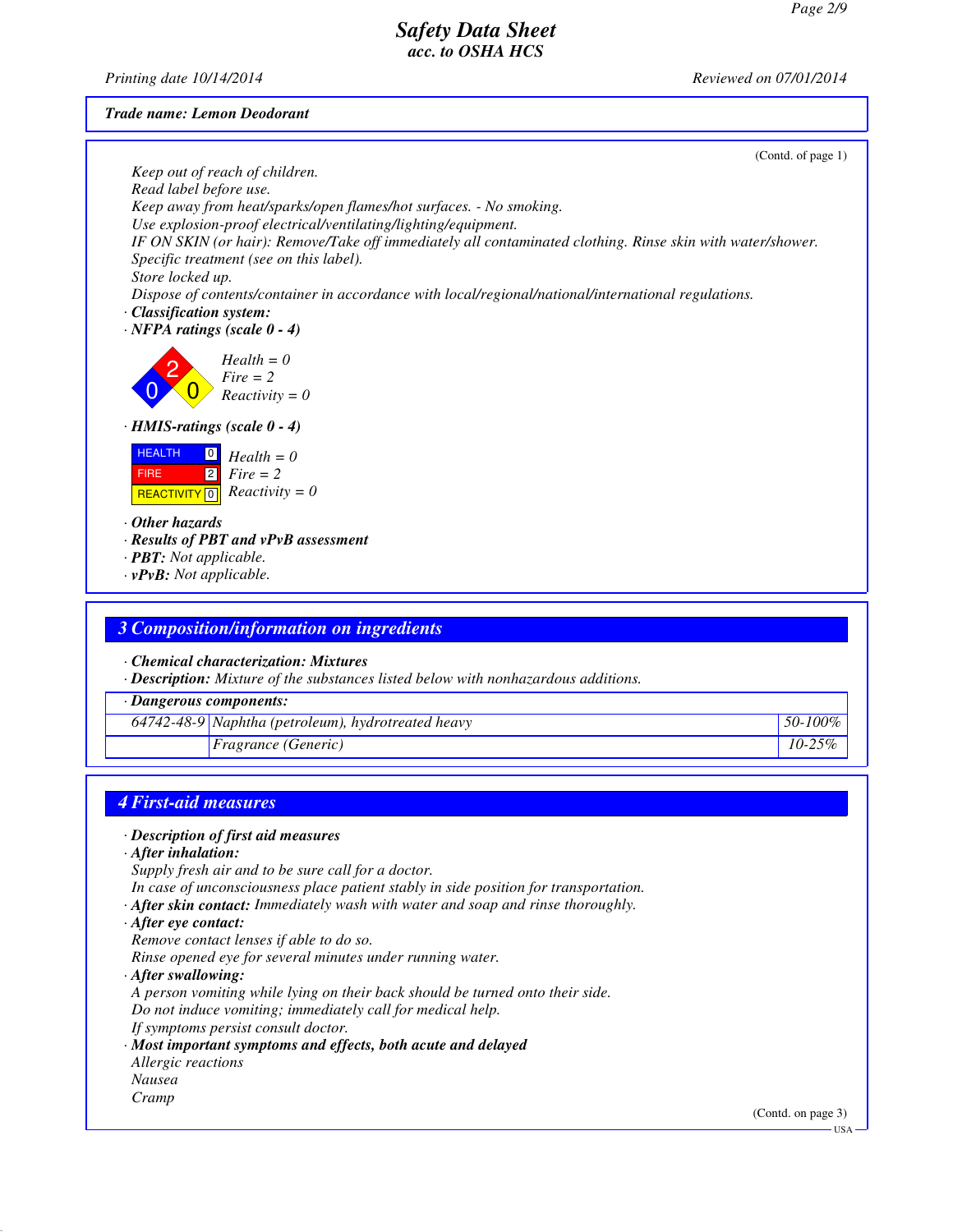*Printing date 10/14/2014 Reviewed on 07/01/2014*

### *Trade name: Lemon Deodorant*

(Contd. of page 2)

*· Danger Danger of pneumonia.*

- *Danger of pulmonary edema.*
- *· Indication of any immediate medical attention and special treatment needed Treat skin and mucous membrane with antihistamine and corticoid preparations. Medical supervision for at least 48 hours.*

*If swallowed or in case of vomiting, danger of entering the lungs.*

## *5 Fire-fighting measures*

- *· Extinguishing media*
- *· Suitable extinguishing agents: CO2, sand, extinguishing powder. Do not use water.*
- *· For safety reasons unsuitable extinguishing agents: Water with full jet*
- *· Special hazards arising from the substance or mixture Carbon monoxide (CO)*
- *· Advice for firefighters*
- *· Protective equipment: Mouth respiratory protective device.*

## *6 Accidental release measures*

- *· Personal precautions, protective equipment and emergency procedures Wear protective equipment. Keep unprotected persons away.*
- *· Environmental precautions: Do not allow to enter sewers/ surface or ground water.*
- *· Methods and material for containment and cleaning up: Absorb with liquid-binding material (sand, diatomite, acid binders, universal binders, sawdust).*

*Dispose contaminated material as waste according to item 13.*

*Ensure adequate ventilation.*

*Do not flush with water or aqueous cleansing agents*

*· Reference to other sections*

*See Section 7 for information on safe handling.*

*See Section 8 for information on personal protection equipment.*

*See Section 13 for disposal information.*

## *7 Handling and storage*

### *· Precautions for safe handling*

*Ensure good ventilation/exhaustion at the workplace. Prevent formation of aerosols.*

- *· Information about protection against explosions and fires: Keep ignition sources away - Do not smoke. Protect against electrostatic charges.*
- *· Conditions for safe storage, including any incompatibilities*
- *· Storage:*
- *· Requirements to be met by storerooms and receptacles: No special requirements.*
- *· Information about storage in one common storage facility: Store away from oxidizing agents. Store away from foodstuffs.*
- *· Further information about storage conditions: Keep receptacle tightly sealed.*
- *· Specific end use(s) No further relevant information available.*

(Contd. on page 4)

USA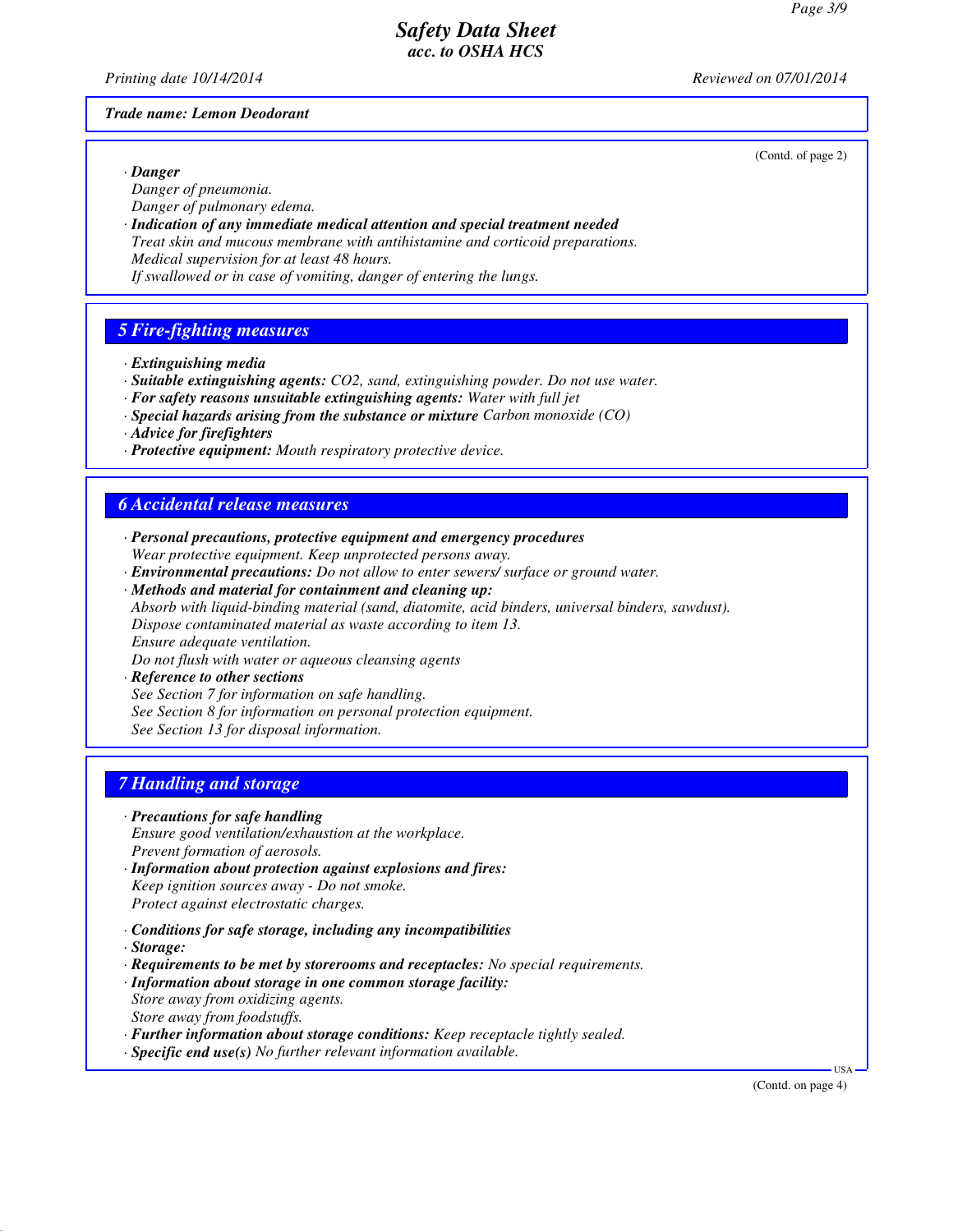*Printing date 10/14/2014 Reviewed on 07/01/2014*

#### *Trade name: Lemon Deodorant*

(Contd. of page 3)

### *8 Exposure controls/personal protection*

*· Additional information about design of technical systems: No further data; see item 7.*

- *· Control parameters*
- *· Components with limit values that require monitoring at the workplace:*

*The product does not contain any relevant quantities of materials with critical values that have to be monitored at the workplace.*

- *· Additional information: The lists that were valid during the creation were used as basis.*
- *· Exposure controls*
- *· Personal protective equipment:*
- *· General protective and hygienic measures: Keep away from foodstuffs, beverages and feed. Immediately remove all soiled and contaminated clothing. Wash hands before breaks and at the end of work.*
- *· Breathing equipment:*

*In case of brief exposure or low pollution use respiratory filter device. In case of intensive or longer exposure use respiratory protective device that is independent of circulating air.*

*· Protection of hands:*



`S*Protective gloves*

*The glove material has to be impermeable and resistant to the product/ the substance/ the preparation. Selection of the glove material on consideration of the penetration times, rates of diffusion and the degradation*

*· Material of gloves*

*Neoprene gloves PVC or PE gloves*

*Chloroprene rubber, CR Nitrile rubber, NBR*

*The selection of the suitable gloves does not only depend on the material, but also on further marks of quality and varies from manufacturer to manufacturer. As the product is a preparation of several substances, the resistance of the glove material can not be calculated in advance and has therefore to be checked prior to the application.*

*· Penetration time of glove material*

*The exact break through time has to be found out by the manufacturer of the protective gloves and has to be observed.*

*· Not suitable are gloves made of the following materials:*

*Leather gloves Strong gloves*

*· Eye protection:*



`R*Tightly sealed goggles*

*· Body protection: Solvent resistant protective clothing*

(Contd. on page 5)

USA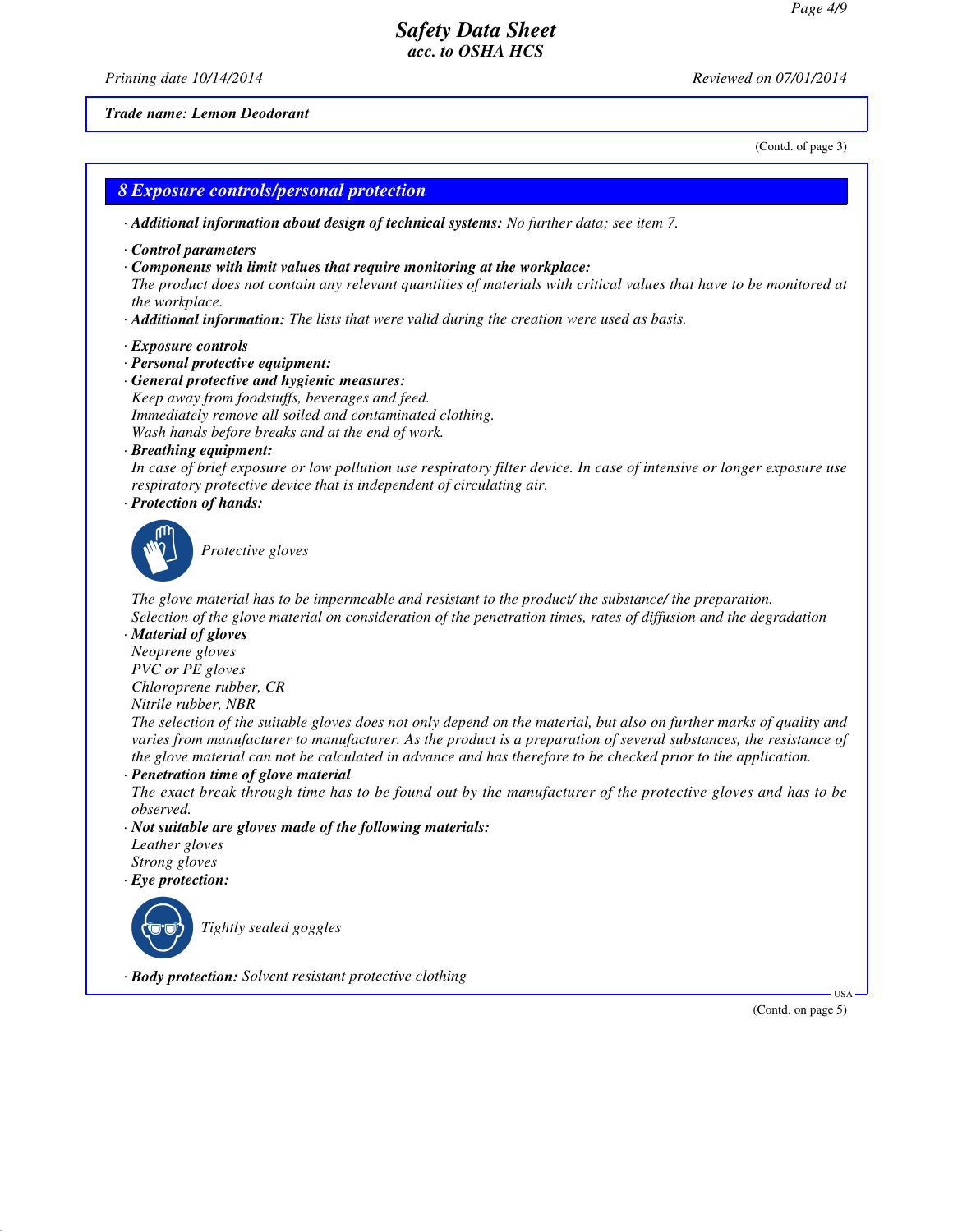*Printing date 10/14/2014 Reviewed on 07/01/2014*

*Trade name: Lemon Deodorant*

(Contd. of page 4)

| 9 Physical and chemical properties                         |                                                                                               |
|------------------------------------------------------------|-----------------------------------------------------------------------------------------------|
| · Information on basic physical and chemical properties    |                                                                                               |
| <b>General Information</b>                                 |                                                                                               |
| $\cdot$ Appearance:                                        |                                                                                               |
| Form:                                                      | Liquid                                                                                        |
| Color:                                                     | Colorless                                                                                     |
| $\cdot$ Odor:                                              | Lemon                                                                                         |
| · Odour threshold:                                         | Not determined.                                                                               |
| $\cdot$ pH-value:                                          | Not determined.                                                                               |
| · Change in condition                                      |                                                                                               |
| <b>Melting point/Melting range:</b>                        | Undetermined.                                                                                 |
| <b>Boiling point/Boiling range:</b>                        | 174 °C (345 °F)                                                                               |
| · Flash point:                                             | 52 °C (126 °F) (125.6 F)                                                                      |
| · Flammability (solid, gaseous):                           | Not applicable.                                                                               |
| · Ignition temperature:                                    | 240 °C (464 °F)                                                                               |
| · Decomposition temperature:                               | Not determined.                                                                               |
| · Auto igniting:                                           | Product is not selfigniting.                                                                  |
| · Danger of explosion:                                     | Product is not explosive. However, formation of explosive air/vapor<br>mixtures are possible. |
| · Explosion limits:                                        |                                                                                               |
| Lower:                                                     | $0.6$ Vol $%$                                                                                 |
| <b>Upper:</b>                                              | $7.0$ Vol $%$                                                                                 |
| $\cdot$ Vapor pressure at 20 °C (68 °F):                   | $1$ hPa $(1$ mm $Hg)$                                                                         |
| $\cdot$ Density at 20 °C (68 °F):                          | $0.76$ g/cm <sup>3</sup> (6.342 lbs/gal)                                                      |
| · Relative density                                         | Not determined.                                                                               |
| · Vapour density                                           | Not determined.                                                                               |
| $\cdot$ Evaporation rate                                   | Not determined.                                                                               |
| · Solubility in / Miscibility with                         |                                                                                               |
| Water:                                                     | Not miscible or difficult to mix.                                                             |
| · Partition coefficient (n-octanol/water): Not determined. |                                                                                               |
| · Viscosity:                                               |                                                                                               |
| Dynamic:                                                   | Not determined.                                                                               |
| Kinematic:                                                 | Not determined.                                                                               |
| · Solvent content:                                         |                                                                                               |
| Organic solvents:                                          | $0.0\%$                                                                                       |
| $·$ Other information                                      | No further relevant information available.                                                    |

# *10 Stability and reactivity*

- *· Reactivity*
- *· Chemical stability*
- *· Thermal decomposition / conditions to be avoided: No decomposition if used according to specifications.*
- *· Possibility of hazardous reactions*
- *Flammable.*

(Contd. on page 6)

 $-$  USA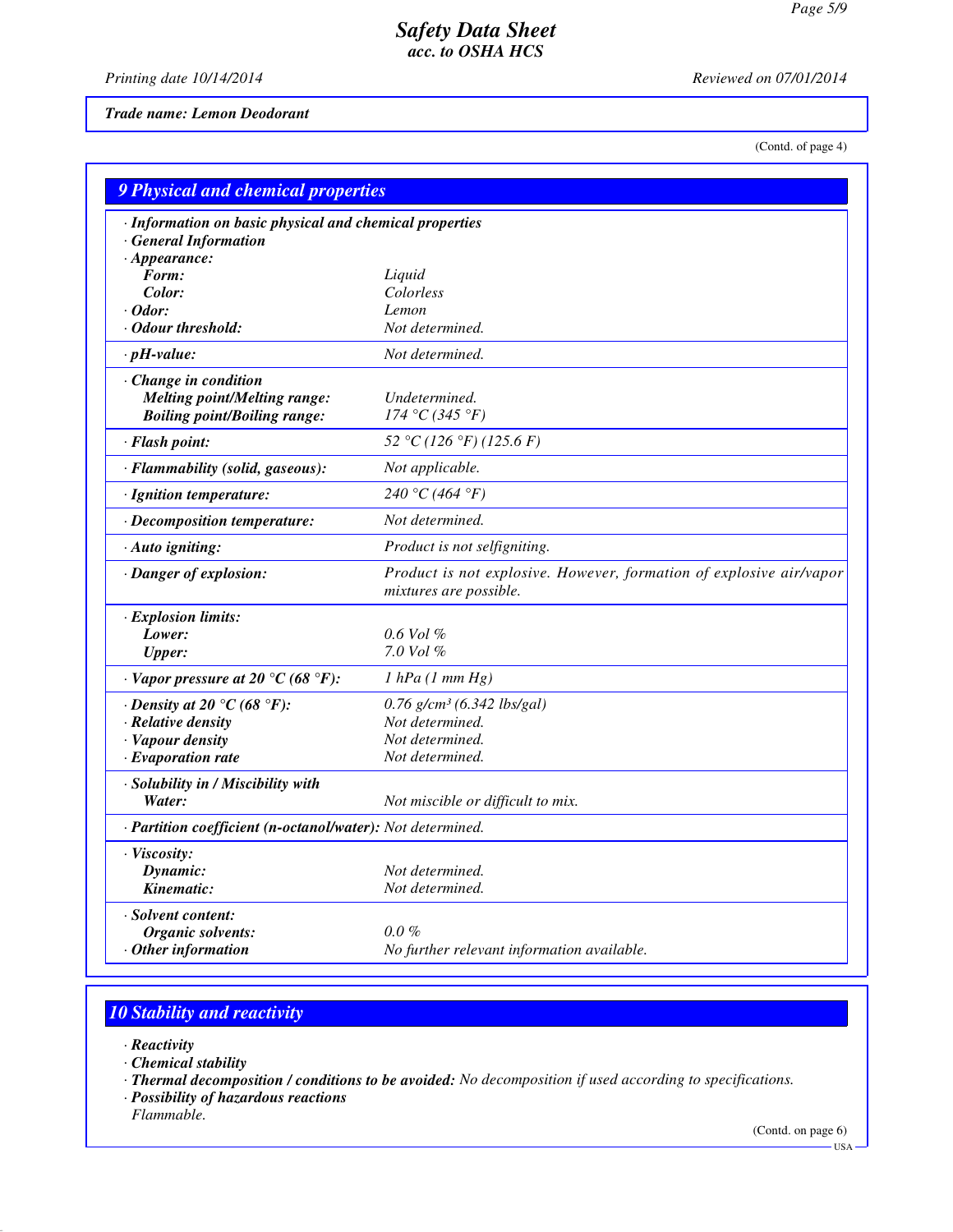*Printing date 10/14/2014 Reviewed on 07/01/2014*

(Contd. of page 5)

*Trade name: Lemon Deodorant*

*Reacts with oxidizing agents.*

*Reacts with oxygen.*

*· Conditions to avoid No further relevant information available.*

*· Incompatible materials: No further relevant information available.*

*· Hazardous decomposition products: No dangerous decomposition products known.*

## *11 Toxicological information*

*· Information on toxicological effects*

*· Acute toxicity:*

*· LD/LC50 values that are relevant for classification:*

*64742-48-9 Naphtha (petroleum), hydrotreated heavy*

*Oral LD50 >5000 mg/kg (rat)*

*Dermal LD50 >3000 mg/kg (rab)*

*· Primary irritant effect:*

*· on the skin: No irritant effect.*

*· on the eye: Irritating effect.*

*· Sensitization: Sensitization possible through skin contact.*

*· Additional toxicological information:*

*The product shows the following dangers according to internally approved calculation methods for preparations: Irritant*

*· Carcinogenic categories*

*· IARC (International Agency for Research on Cancer)*

*1* 

*· NTP (National Toxicology Program)*

*None of the ingredients is listed.*

*· OSHA-Ca (Occupational Safety & Health Administration)*

*None of the ingredients is listed.*

## *12 Ecological information*

*· Toxicity*

- *· Aquatic toxicity: No further relevant information available.*
- *· Persistence and degradability No further relevant information available.*
- *· Bioaccumulative potential No further relevant information available.*
- *· Mobility in soil No further relevant information available.*
- *· Additional ecological information:*

*· General notes:*

*Water hazard class 1 (Self-assessment): slightly hazardous for water*

*Do not allow undiluted product or large quantities of it to reach ground water, water course or sewage system.*

- *· Results of PBT and vPvB assessment*
- *· PBT: Not applicable.*
- *· vPvB: Not applicable.*
- *· Other adverse effects No further relevant information available.*

(Contd. on page 7)

USA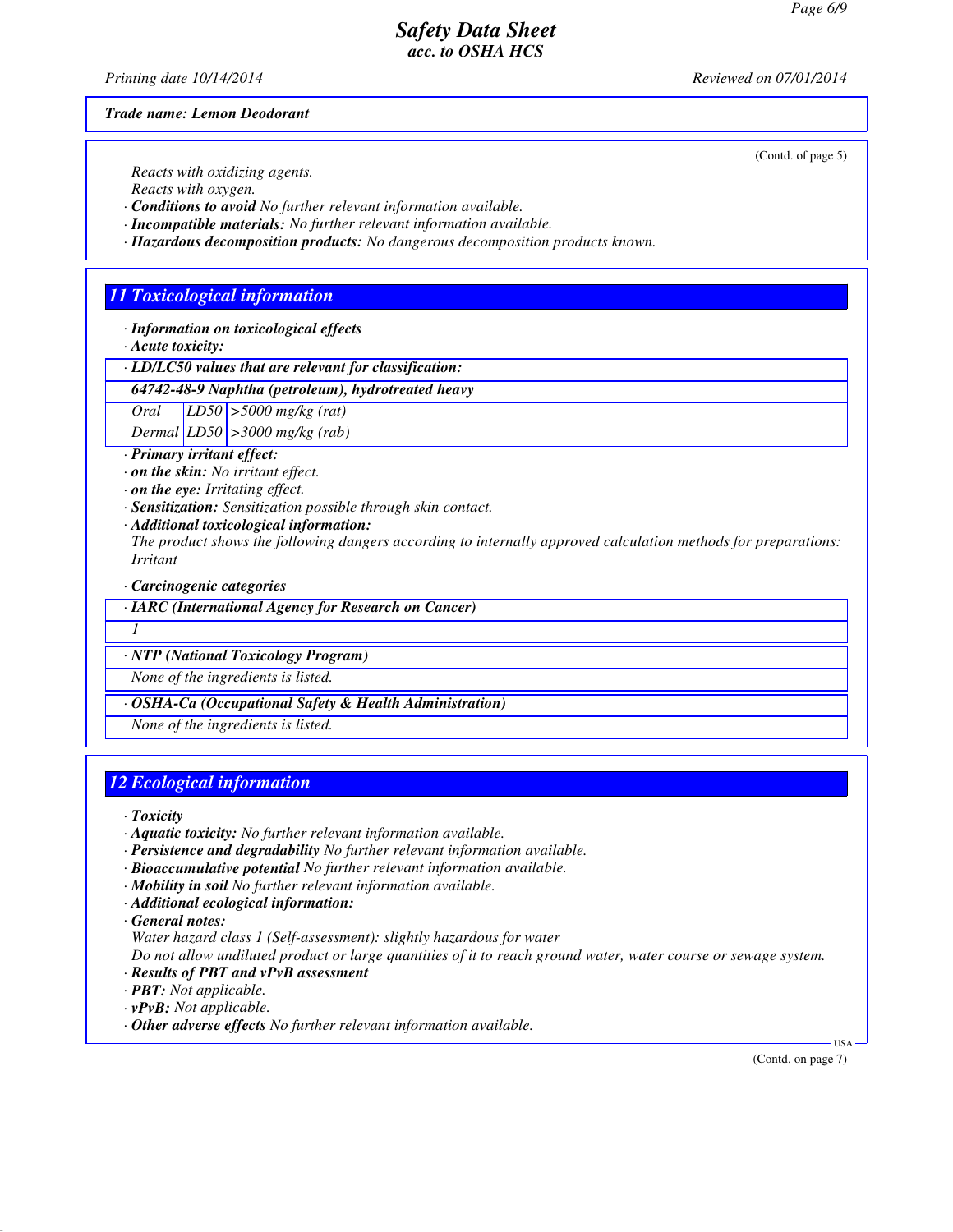*Printing date 10/14/2014 Reviewed on 07/01/2014*

*Trade name: Lemon Deodorant*

(Contd. of page 6)

# *13 Disposal considerations*

## *· Waste treatment methods*

### *· Recommendation:*

*Must not be disposed of together with household garbage. Do not allow product to reach sewage system.*

- *· Uncleaned packagings:*
- *· Recommendation: Disposal must be made according to official regulations.*

| $\cdot$ UN-Number                                                            |                                                                                                      |  |
|------------------------------------------------------------------------------|------------------------------------------------------------------------------------------------------|--|
| $\cdot$ DOT                                                                  | Not regulated                                                                                        |  |
| $·$ <i>IMDG, IATA</i>                                                        | <b>UN1993</b>                                                                                        |  |
| · UN proper shipping name                                                    |                                                                                                      |  |
| $\cdot$ <i>DOT</i>                                                           | Not regulated                                                                                        |  |
| · IMDG, IATA                                                                 | FLAMMABLE LIQUID, N.O.S. (Naphtha (petroleum), hydrotreated                                          |  |
|                                                                              | heavy)                                                                                               |  |
| · Transport hazard class(es)                                                 |                                                                                                      |  |
| $\cdot$ DOT                                                                  | Not applicable                                                                                       |  |
| $\cdot$ IMDG, IATA                                                           |                                                                                                      |  |
|                                                                              |                                                                                                      |  |
| · Class                                                                      | 3 Flammable liquids                                                                                  |  |
| $-Label$                                                                     | 3                                                                                                    |  |
| · Packing group                                                              |                                                                                                      |  |
| $\cdot$ <i>DOT</i>                                                           | Not applicable                                                                                       |  |
| $·$ <i>IMDG, IATA</i>                                                        | III                                                                                                  |  |
| · Environmental hazards:                                                     |                                                                                                      |  |
| $\cdot$ Marine pollutant:                                                    | No                                                                                                   |  |
| · Special precautions for user                                               |                                                                                                      |  |
| · Danger code (Kemler):                                                      | 30                                                                                                   |  |
| · EMS Number:                                                                | $F-E,S-E$                                                                                            |  |
| · Transport in bulk according to Annex II of<br>MARPOL73/78 and the IBC Code | Not applicable.                                                                                      |  |
| · Transport/Additional information:                                          |                                                                                                      |  |
| $\cdot$ IMDG                                                                 |                                                                                                      |  |
| $\cdot$ Limited quantities (LQ)                                              | 5L                                                                                                   |  |
| $\cdot$ Excepted quantities (EQ)                                             | Code: E1                                                                                             |  |
|                                                                              | Maximum net quantity per inner packaging: 30 ml<br>Maximum net quantity per outer packaging: 1000 ml |  |
|                                                                              |                                                                                                      |  |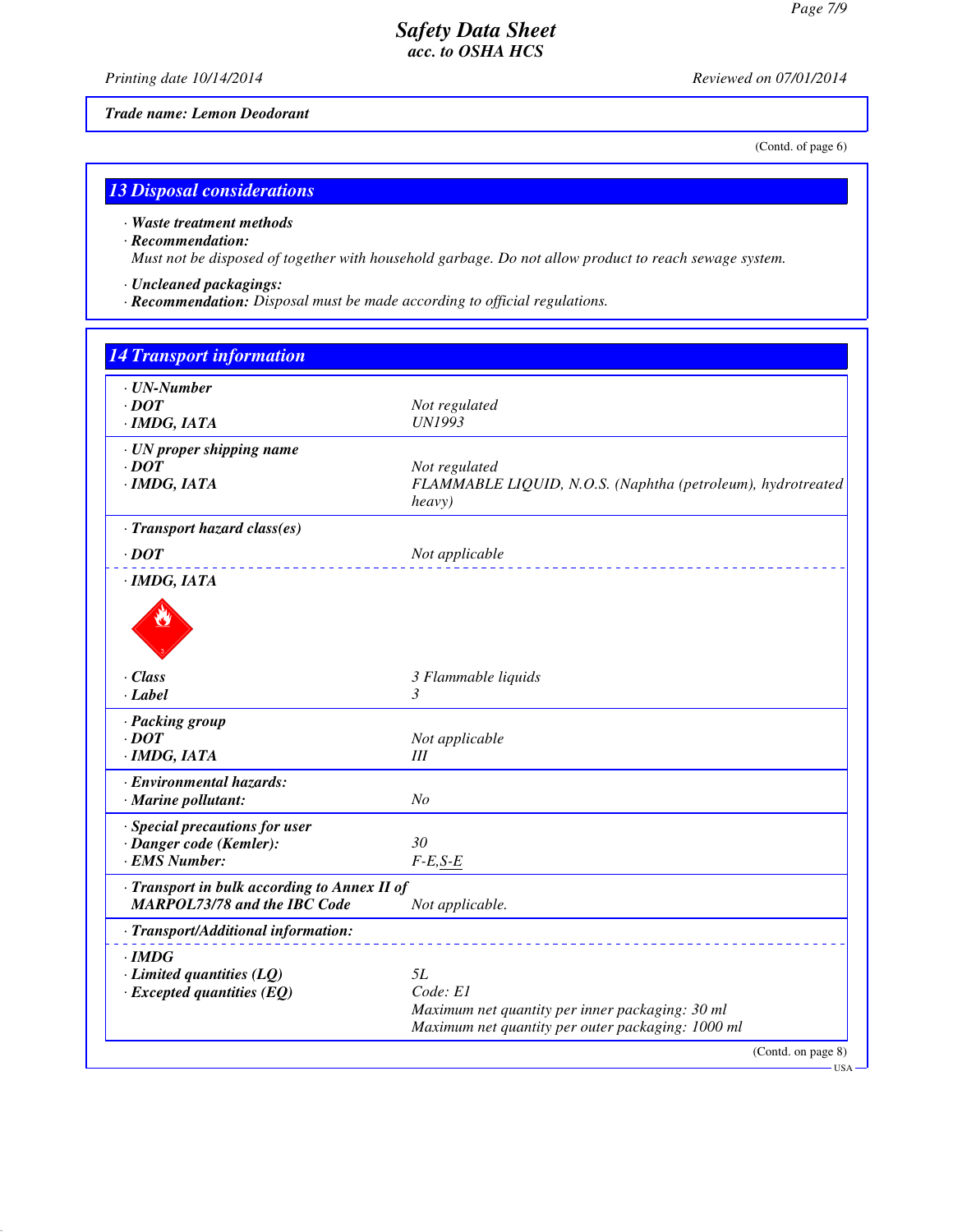*Printing date 10/14/2014 Reviewed on 07/01/2014*

(Contd. of page 7)

*Trade name: Lemon Deodorant*

*· UN "Model Regulation": UN1993, Flammable liquids, n.o.s. (Naphtha (petroleum), hydrotreated heavy), 3, III*

## *15 Regulatory information*

*· Safety, health and environmental regulations/legislation specific for the substance or mixture · Sara*

*· Section 355 (extremely hazardous substances):*

*None of the ingredients is listed.*

*· Section 313 (Specific toxic chemical listings):*

*None of the ingredients is listed.*

*· TSCA (Toxic Substances Control Act):*

*64742-48-9 Naphtha (petroleum), hydrotreated heavy*

*· Proposition 65*

*· Chemicals known to cause cancer:*

*None of the ingredients is listed.*

*· Chemicals known to cause reproductive toxicity for females:*

*None of the ingredients is listed.*

*· Chemicalsknown to cause reproductive toxicity for males.*

*None of the ingredients is listed.*

*· Chemicals known to cause developmental toxicity:*

*None of the ingredients is listed.*

*· Carcinogenic categories*

*· EPA (Environmental Protection Agency)*

*None of the ingredients is listed.*

*· TLV (Threshold Limit Value established by ACGIH)*

*None of the ingredients is listed.*

*· NIOSH-Ca (National Institute for Occupational Safety and Health)*

*None of the ingredients is listed.*

*· GHS label elements The product is classified and labeled according to the Globally Harmonized System (GHS). · Hazard pictograms*



*· Signal word Danger*

*· Hazard-determining components of labeling: Naphtha (petroleum), hydrotreated heavy Fragrance (Generic) · Hazard statements Flammable liquid and vapour. May cause an allergic skin reaction. May be fatal if swallowed and enters airways.*

(Contd. on page 9)

USA